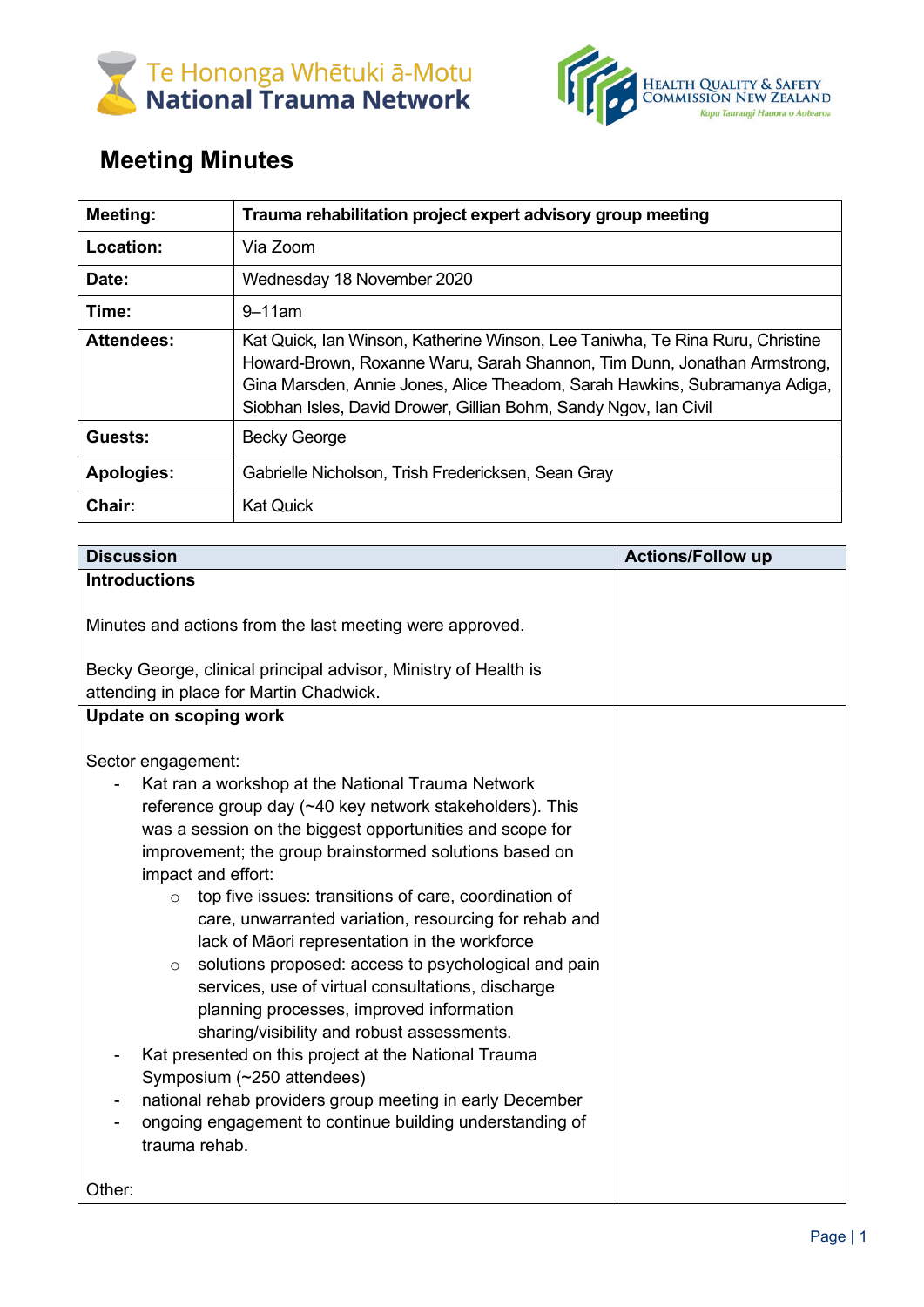| <b>Discussion</b>                                                                                                             | <b>Actions/Follow up</b>     |
|-------------------------------------------------------------------------------------------------------------------------------|------------------------------|
| A patient experience story was drafted for the annual report.                                                                 |                              |
| Issues/challenges are consistent with scoping work to date.                                                                   |                              |
|                                                                                                                               |                              |
| Update on data work                                                                                                           |                              |
| Data match and analysis is underway to link the trauma                                                                        |                              |
| network registry data with ACC data.                                                                                          |                              |
| Australasian Rehabilitation Outcomes Centre (AROC) data                                                                       |                              |
| link is pending approval from the trauma registry data<br>governance group.                                                   |                              |
| PROMs (patient reported outcomes) project and the Māori                                                                       |                              |
| experiences of rehab project are underway.                                                                                    |                              |
| Project plan                                                                                                                  |                              |
|                                                                                                                               | 1. Kat to update the project |
| The project risk register is an internal document and will not be                                                             | risk register.               |
| shared publicly.                                                                                                              |                              |
|                                                                                                                               |                              |
| The group endorsed the draft version of the implementation plan.                                                              |                              |
|                                                                                                                               |                              |
| Terms of reference (TOR) revision:                                                                                            |                              |
| the agreed terms of reference were sent to this group to sign                                                                 |                              |
| and return                                                                                                                    |                              |
| verbal agreement on revision: this group will cover both the                                                                  | Kat to amend<br>2.           |
| scoping and implementation phases of the project.                                                                             | implementation plan to       |
|                                                                                                                               | update March 2021 as         |
| National collaborative next steps:                                                                                            | first learning session.      |
| we requested key contact persons for the local improvement<br>projects. Half of the responses received are from district      |                              |
| health boards (DHBs) and half from rehab provider services                                                                    |                              |
| set up zoom meetings late 2020/early 2021 to outline the key                                                                  |                              |
| steps before March 2021 (scheduled learning session 1).                                                                       |                              |
| Group feedback on key issues                                                                                                  |                              |
|                                                                                                                               | Kat and Gillian to<br>3.     |
| Coordination of care and transitions of care are very closely                                                                 | discuss support re Māori     |
| linked, particularly from a DHB perspective.                                                                                  | leadership/guidance for      |
| Communication between ACC case managers and patients                                                                          | this project.                |
| that focus on supporting the relationship.                                                                                    |                              |
| Reducing unwarranted variation will have a high impact and                                                                    |                              |
| is essential to enhancing national consistency to improve                                                                     |                              |
| service provision.                                                                                                            |                              |
| Visibility on the support services consumers are entitled to,                                                                 |                              |
| including the shared care platform work from the Ministry.                                                                    |                              |
| Visibility on what the pathways are for patients (transparency<br>on where referrals or other requests are at) and clinicians |                              |
| (who can they refer patients to/unaware of the services,                                                                      |                              |
| especially in areas of high staff turnover).                                                                                  |                              |
| Consideration should be given to simple process changes (ie,                                                                  |                              |
| amending the early cover form) that remove obstacles further                                                                  |                              |
| along a patient's journey.                                                                                                    |                              |
| Equity is overarching across all the issues highlighted - this                                                                |                              |
| should not be siloed as an independent issue. With this view,                                                                 |                              |